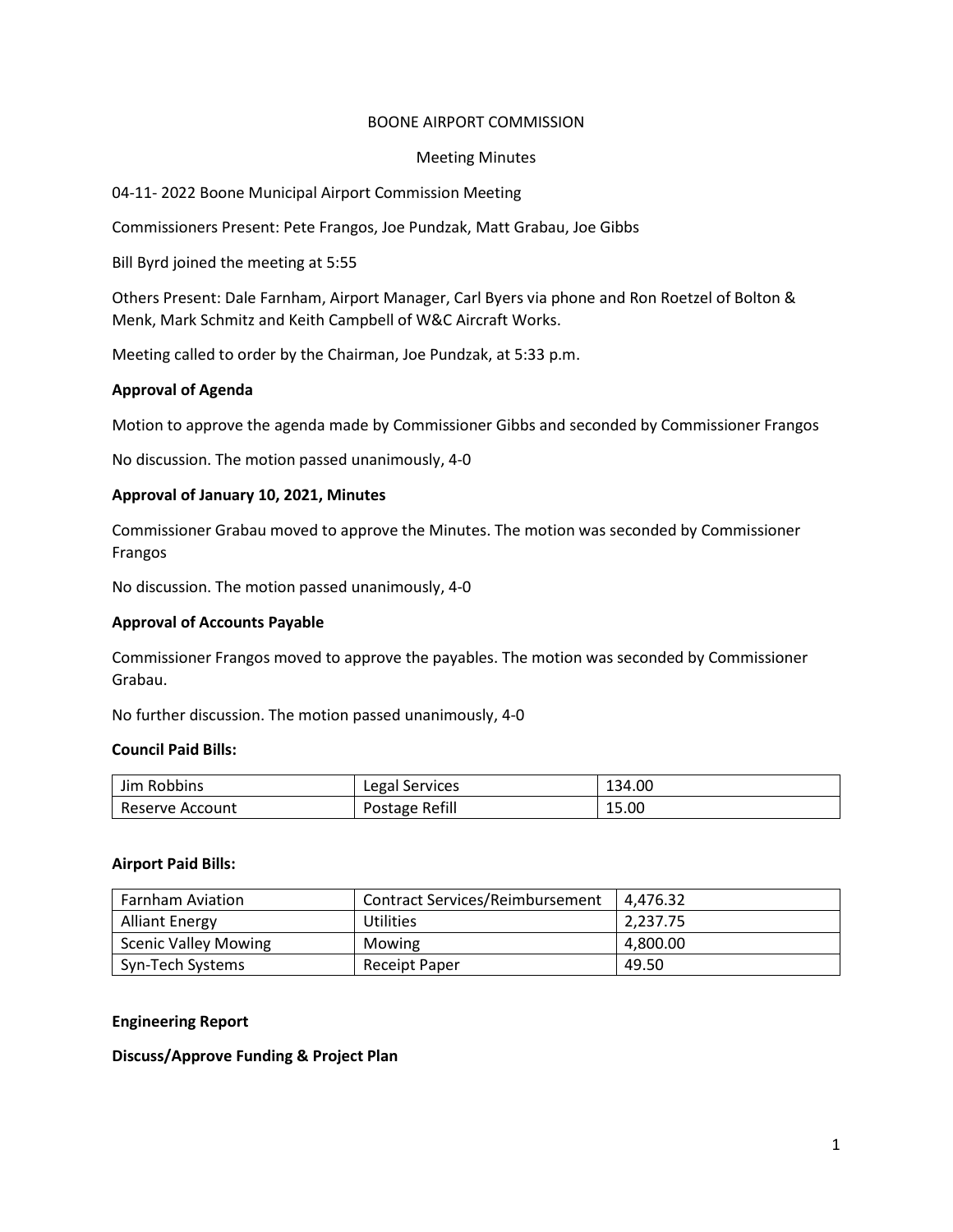Ron Roetzel from Bolton & Menk distributed hard copies of the Funding & Project Plan to the Commission and guests for review and discussion. Each project together with its projected expense and funding resource was reviewed and subsequently prioritized. The Commission instructed Bolton & Menk to amend and finalize the Funding & Project Plan per the Commission's direction and provide hard copies to the Commission as an official guide for future planning and implementation of the Airport's CIP. Commissioner Frangos moved to approve and accept the amended Funding & Project Plan. Commissioner Byrd seconded the motion.

No further discussion. The motion passed unanimously, 5-0

# **Discussion of W&C Lease Renewal**

Mark Schmitz addressed the Commission regarding the status of the current lease agreement between W&C and the Airport Commission. He proposed modifying the current agreement to include a 3% increase of the rent amount per year going forward. Considerable discussion ensued regarding needed repairs and possible improvements to the property. The Commission requested that W&C submit a punch list of essential repairs so that they may be included in the Airport's Project & Funding plan.

Commissioner Grabau made the motion to accept W&C's 3% rent increase lease modification proposal. The motion was seconded by Commissioner Gibbs.

No further discussion. The motion passed unanimously, 5-0

# **Discussion HIRTA Lease Renewal**

Regarding the status of the lease agreement between HIRTA and the Airport, the Commission discussed various modifications noting that there haven't been any rent increases during the past four years. Commissioner Gibbs moved to offer HIRTA a 12-month lease that includes a 3% increase of the rental rate or a 5% increase if HIRTA prefers to continue leasing on a month-to-month basis. The motion was seconded by Commissioner Frangos.

No further discussion. The motion passed unanimously, 5-0

# **Airport Manager's Report**

- Serviced runway lights.
- Inspected underground storage tanks for water or debris. None found.
- Currently have 38 names on the hangar "wait" list two calls this month.

# **FBO Report**

## **Flight Instruction**

Dual instruction given: Dale – 22 lessons for 32.6 hours; Lucas 4 lesson for 5.3 hours Ground instruction given: Dale – 4.5 hours; Lucas – 1.5 hours Introductory flights:  $Champ - 1$ ; Cherokee – 0 Flight Review: Dale – 0; Lucas -- 1 Private pilot students: Dale – 18; Lucas -- 1 Private Pilot students completed: Dale – 0 Sport Pilot students: Dale – 2 Tailwheel students: Dale – 4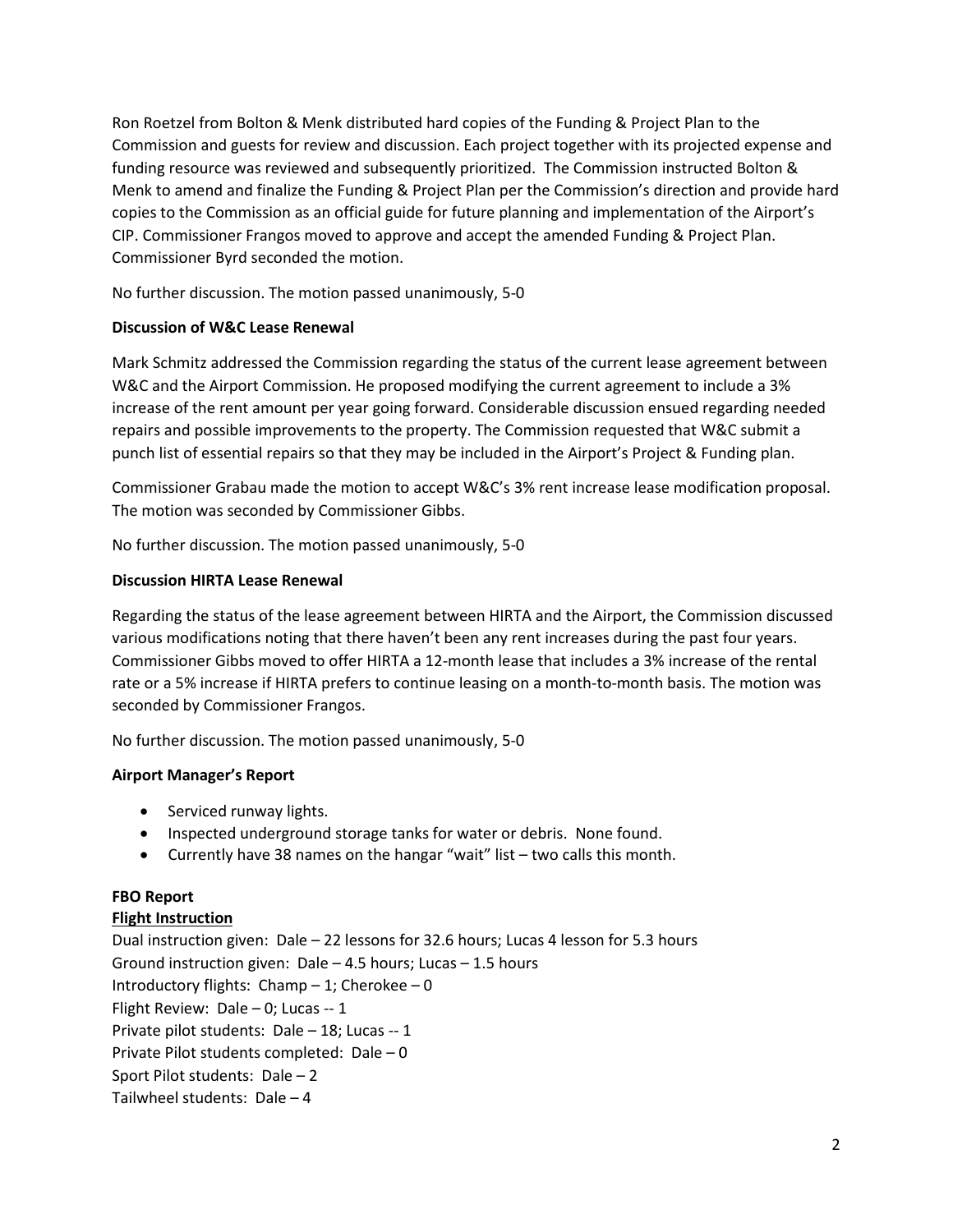Tailwheel endorsements: Dale -- 0 Commercial students: Dale – 1 IFR students: Dale – 2 IFR students completed: Dale -- 0 Recurrent training: 8 CFI students: Dale – 0 CFII students: Dale -- 0 First solo: Dale – 0 Instrument Proficiency Check: Dale – 1 Private Pilot Ground School Students: Dale – 0 High performance endorsement: Dale – 0 Complex endorsement: Dale -- 0

# **Aircraft Rental**

Cherokee 1046X rental: 18.4 hours Cherokee 55445 rental: 4.1 hours Champ rental: 3.7 hours Bellanca Citabria rental: 15.8 hours

# **Fuel Sales**

100LL: 788.9 gallons Auto Blend: 68.2 gallons JetA: 184.1 gallons

## **Shop**

103.1 hours billed 4 annual inspections completed 0 pre-buy inspection 0 100-hour inspection 0 condition inspection completed

## **Discuss/Approve Lighting proposal**

The Commission reviewed proposals from Brown Electric for installing additional (replacement) lighting in the front driveway. Option 1 would be to replace the wood pole and light that exists there currently with a steel pole and two LED lights. Option 2 would be to add two additional poles (similar to the ones that were previously installed) on each side of the driveway, extending each line to the east. The estimated expense would be from \$4,000 to \$6,000 depending on the number of LED lights specified. Commissioner Frangos moved to accept Option 1 and add one extra LED fixture to illuminate the parking area. The motion was seconded by Commissioner Grabau.

No further discussion. The motion passed unanimously, 5-0

## **Other Business**

**A. Set Public Hearing for the Runway Reconstruction Project.**